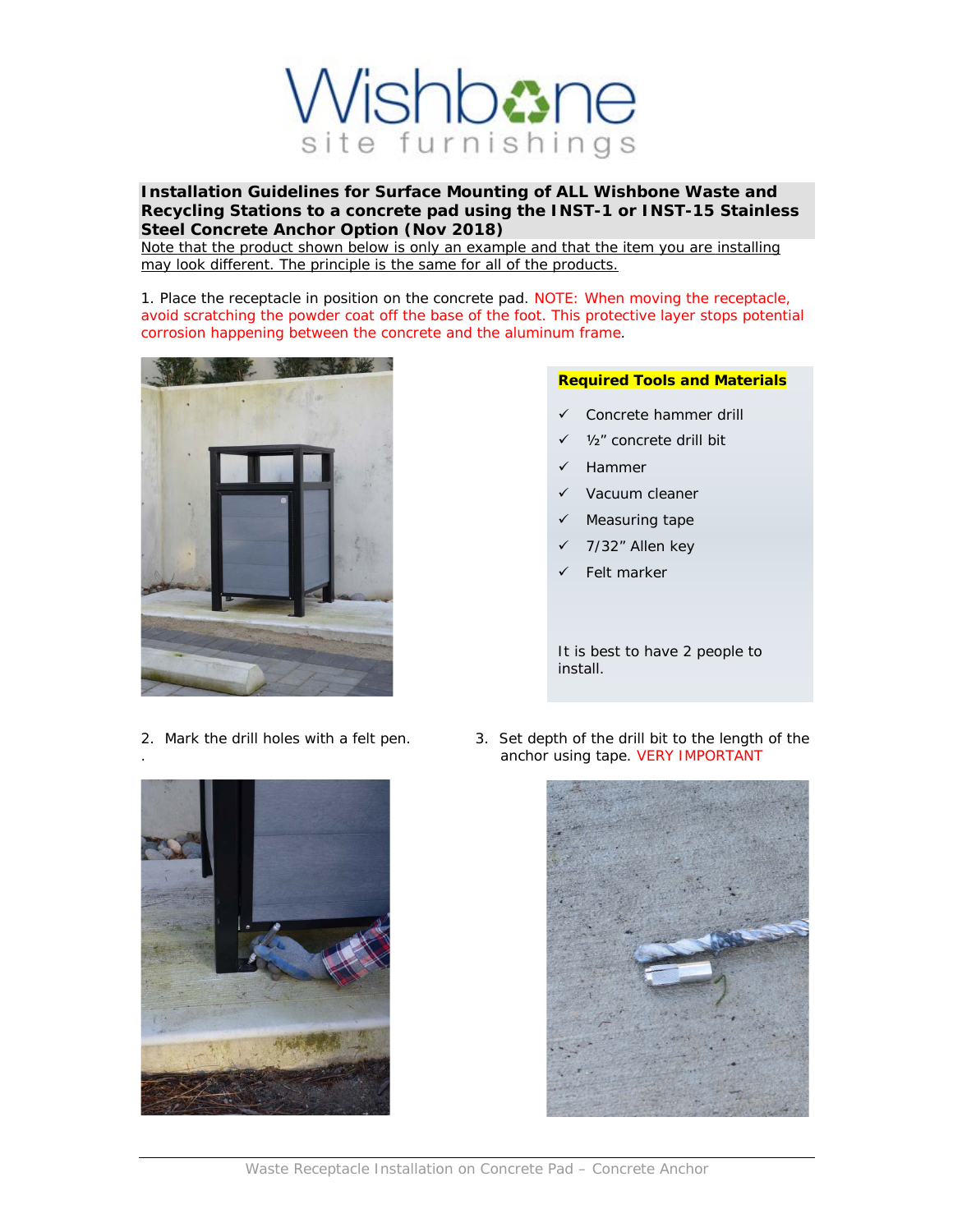4. Pre-punch the marked hole location and then drill the holes using a concrete drill with a leveler for highest accuracy. It's extremely important that the holes are perpendicular (straight up and down). This will prevent the bolt from not threading correctly into the anchor. This will ensure the drill bit doesn't wander.



5. Blow or vacuum the holes to remove 6. Insert concrete anchor. Use a spare all the concrete dust and debris.



bolt. Screw in a few turns and hammer down into the hole.